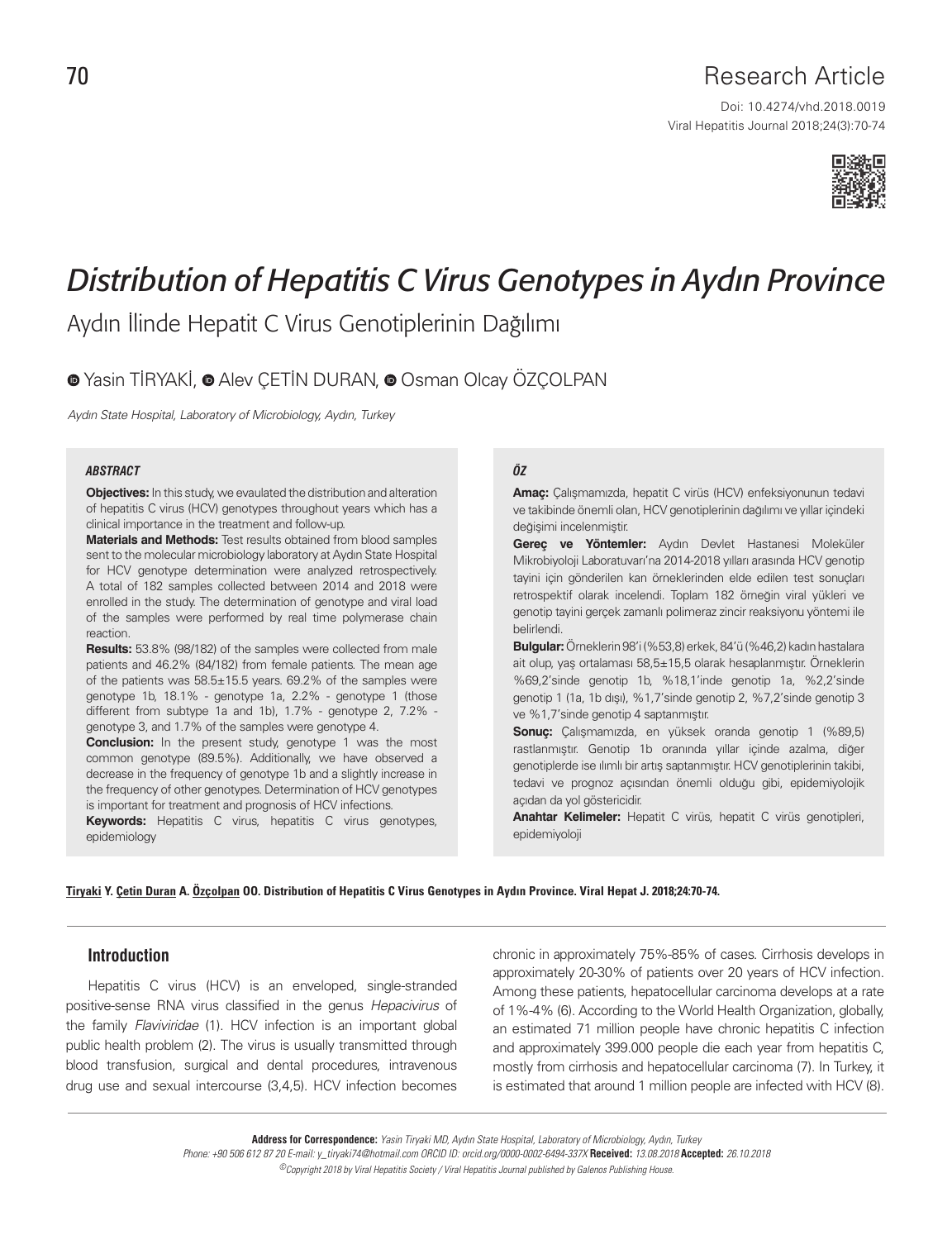HCV has 7 different genotypes and more than 60 subtypes (9,10). HCV genotypes 1, 2 and 3 are the most prevalent globally whereas genotype 4 is common in North Africa and Middle East, genotype 5 in South Africa and genotype 6 is common in Southeast Asia (2,11). Genotype 1 is the most common (46.2%) HCV genotype in the world followed by genotype 3 (30.1%). Genotype 2, 4 and 6 account for 22.8% of cases and genotype 5 is found in less than 1% of cases (11). Determination of geographical distribution of HCV genotypes is critical in the development of rational therapy protocols (12).

In this study, we aimed to determine the distribution of HCV genotypes in a five-year period in our region.

#### **Materials and Methods**

The results of HCV genotyping performed between 2014 and 2018 in 182 HCV RNA-positive patients in Aydın State Hospital were retrospectively evaluated. Repeated results from the same patients were excluded. Ethics committee approval was not required due to the retrospective design of the study.

Viral nucleic acid extractions were performed by a Magnesia 16 automated analyzer (Anatolia Geneworks, Turkey) using "Magnesia viral nucleic acid extraction kit EP" (Anatolia Geneworks, Turkey). Quantitation of viral nucleic acids was performed by real timepolymerase chain reaction (RT-PCR) targeting 5' UTR region in a Montania 4896 analyzer (Anatolia Geneworks, Turkey) using "Bosphore HCV Quantification Kit V2'' (Anatolia Geneworks, Turkey). This assay had an analytical sensitivity of 25 IU/mL and a linearity range of 10<sup>1</sup>-10<sup>9</sup> IU/mL. HCV genotyping [genotypes 1a, 1b, 1 (those different from subtype 1a and 1b), 2,3,4,5,6] was performed by RT-PCR targeting NS5B region in a Montania 4896 analyzer (Anatolia Geneworks, Turkey) using "Bosphore HCV Quantification Kit V3" (Anatolia Geneworks, Turkey). All assays were performed according to the manufacturer's instructions.

#### **Results**

53.8% (98/182) of the samples were collected from male patients (mean age: 55.8±15.9 years) and 46.2% (84/182) of the samples were collected from female patients (mean age: 61.7±14.4 years). The mean age of the study population was 58.5±15.5 years. HCV RNA levels ranged between 694 and 31.580.000 IU/ mL. 69.2% (126/182) of the samples were genotype 1b, 18.1%

(33/182) 1a, 2.2% (4/182) - 1 (those different from subtype 1a and 1b), 1.7% (3/182) - genotype 2, 7.2% (13/182) - genotype 3 and 1.7% (3/182) were genotype 4 (Figure 1).

Distribution of HCV genotypes by years (2014-2018) is presented in Table 1. Gender and age distribution of HCV genotypes between 2014 and 2018 are presented in Table 2.

There were 11 foreign national patients in this study. The nationalities and HCV genotypes of these patients are summarized in Table 3. Genotype 1b (72.7%) was the predominant genotype in this group.

#### **Discussion**

Genotype 1b is the most common HCV genotype in Turkey. Recent studies revealed that there has been a decline in the prevalence of HCV genotype 1b infections while an increase in the prevalence of infections caused by other genotypes. This alteration may be due to immigrants, touristic activities and different risk factors for HCV infection, as well as increased safety procedures in medical practice. Table 4 shows the results of some of the HCV genotyping studies in Turkey (13,14,15,16,17,18,19,20,21,22,23,24, 25,26,27).

In this study, HCV genotype 1 (89.5%) was found the most common genotype in Aydın. However, we have observed a decrease in the frequency of genotype 1b infection throughout years while a slight increase in genotype 1a infection. Additionally, there has been an increase in the genotype diversity over years particularly in genotype 3 and genotype 4, respectively.

Among foreign nationals (Azerbaijan, Russia, Syria, Ukraine, Romania, Mongolia) enrolled in this study, patients infected with genotype 3 were from Syria and Ukraine while those with



**Figure 1.** Distribution of hepatitis C virus genotypes

| <b>Table 1.</b> Distribution of hepatitis C virus genotypes by years (2014-2018) |                      |                |                          |                         |                    |                        |                                  |             |  |  |
|----------------------------------------------------------------------------------|----------------------|----------------|--------------------------|-------------------------|--------------------|------------------------|----------------------------------|-------------|--|--|
|                                                                                  | <b>HCV</b> genotypes |                |                          |                         |                    |                        |                                  |             |  |  |
| Year                                                                             | Genotype $1 n (\%)$  |                |                          |                         | Genotype 2 $n$ (%) | Genotype $3 \nvert 96$ | Genotype $4 \, \text{n} \, (\%)$ | Total n     |  |  |
|                                                                                  | 1a                   | 1 <sub>b</sub> |                          | <b>Genotype 1 Total</b> |                    |                        |                                  |             |  |  |
| 2014                                                                             | 3(42.9)              | 4(57.1)        | $\overline{\phantom{a}}$ | 7(100.0)                |                    |                        | $\overline{\phantom{a}}$         |             |  |  |
| 2015                                                                             | 4(12.9)              | 25(80.6)       |                          | 29(93.5)                | 1(3.2)             | 1(3.2)                 |                                  | 31          |  |  |
| 2016                                                                             | 7(19.4)              | 26(72.2)       | 1(2.8)                   | 34(94.4)                |                    | 2(5.6)                 | $\overline{\phantom{a}}$         | 36          |  |  |
| 2017                                                                             | 14(15.2)             | 61 (66.3)      | 3(3.3)                   | 78 (84.8)               | 2(2.2)             | 9(9.7)                 | 3(3.3)                           | 92          |  |  |
| 2018                                                                             | 5(31.3)              | 10(62.5)       | $\overline{\phantom{a}}$ | 15 (93.8)               |                    | 1(6.2)                 | $\overline{\phantom{a}}$         | 16          |  |  |
| <b>Total</b>                                                                     | 33(18.1)             | 126 (69.2)     | 4(2.2)                   | 163 (89.5)              | 3(1.7)             | 13(7.2)                | 3(1.7)                           | 182 (100.0) |  |  |
| HCV: Hepatitis C virus                                                           |                      |                |                          |                         |                    |                        |                                  |             |  |  |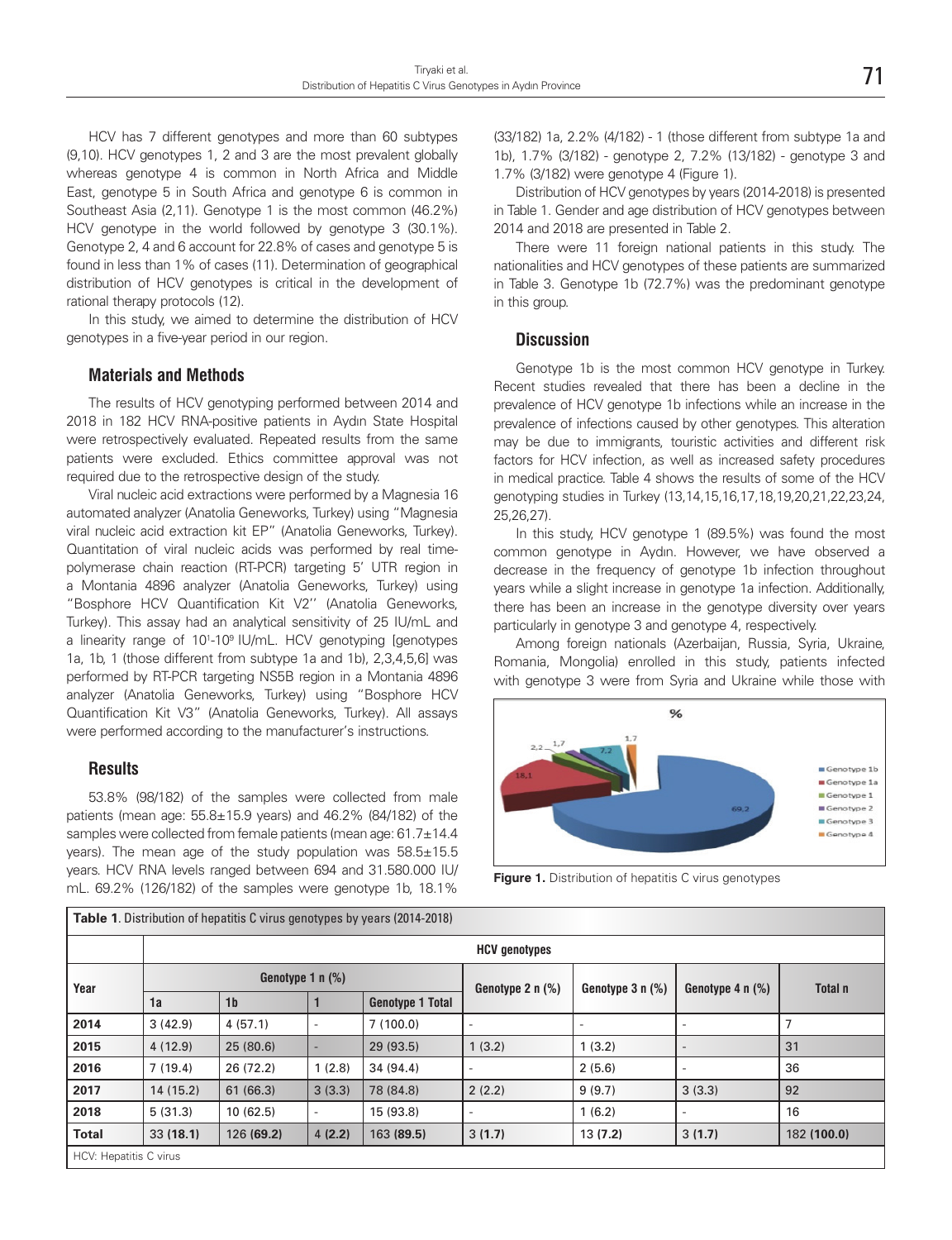genotype 4 were from Syria (Table 3). Touristic activities in the region and Syrian refugees may be the cause of increase in the diversity of HCV genotypes in Aydın province. Studies performed in various regions of Turkey including Mediterranean, Aegean and

southeast Anatolia regions shows that in the areas exposed to immigrant and touristic activities, genotype 1 was still responsible for the vast majority of cases, however, the prevalence of the other genotypes was higher than in the other regions of Turkey (Table 4).

### **Table 2.** Gender and age distribution of hepatitis C virus genotypes between 2014 and 2018

|                                                    |          | $HCV$ genotypes n $(\%)$     |              |                   |              |              |  |  |  |
|----------------------------------------------------|----------|------------------------------|--------------|-------------------|--------------|--------------|--|--|--|
|                                                    |          | Genotype 1 (total) $(n=163)$ |              |                   |              |              |  |  |  |
|                                                    | 1a       | 1 <sub>b</sub>               |              | <b>Genotype 2</b> | Genotype 3   | Genotype 4   |  |  |  |
| Number (n=182)                                     | 33(18.1) | 126 (69.2)                   | 4(2.2)       | 3(1.7)            | 13(7.2)      | 3(1.7)       |  |  |  |
| Gender                                             |          |                              |              |                   |              |              |  |  |  |
| Male n=98 (53.8%)                                  | 22(22.5) | 60(61.2)                     | 3(3.1)       | 2(2.0)            | 9(9.2)       | 2(2.0)       |  |  |  |
| Female n=84 (46.2%)                                | 11(13.1) | 66 (78.5)                    | 1(1.2)       | 1(1.2)            | 4(4.8)       | 1(1.2)       |  |  |  |
| Age                                                |          |                              |              |                   |              |              |  |  |  |
| Median (min-max)<br>56.1 (18-92)                   |          | 61.7 (24-82)                 | 60.7 (48-72) | 41.6 (27-51)      | 39.5 (17-61) | 49.0 (44-54) |  |  |  |
| HCV: Hepatitis C virus, min: Minimum, max: Maximum |          |                              |              |                   |              |              |  |  |  |

**Table 3.** Distribution of hepatitis C virus genotypes in foreign nationals

|              | HCV genotypes n (%) |             |                          |                          |                          |  |  |
|--------------|---------------------|-------------|--------------------------|--------------------------|--------------------------|--|--|
| Country      | Number              | Genotype 1b | Genotype 2               | Genotype 3               | Genotype 4               |  |  |
| Azerbaijan   | 4(36.3)             | 4(36.3)     |                          |                          |                          |  |  |
| Russia       | 2(18.2)             | 2(18.2)     | $\overline{\phantom{a}}$ |                          |                          |  |  |
| Syria        | 2(18.2)             |             | $\overline{\phantom{a}}$ | 1(9.1)                   | 1(9.1)                   |  |  |
| Ukraine      | 1(9.1)              |             | $\overline{\phantom{a}}$ | 1(9.1)                   |                          |  |  |
| Romania      | 1(9.1)              | 1(9.1)      | -                        | $\overline{\phantom{a}}$ | $\overline{\phantom{a}}$ |  |  |
| Mongolia     | 1(9.1)              | 1(9.1)      | $\overline{\phantom{a}}$ | $\overline{\phantom{a}}$ |                          |  |  |
| <b>Total</b> | 11(100.0)           | 8(72.7)     | -                        | 2(18.2)                  | 1(9.1)                   |  |  |

| <b>Table 4.</b> Results of some of the hepatitis C virus genotyping studies in Turkey |               |                 |                      |                               |                          |                          |                       |             |                          |          |
|---------------------------------------------------------------------------------------|---------------|-----------------|----------------------|-------------------------------|--------------------------|--------------------------|-----------------------|-------------|--------------------------|----------|
|                                                                                       |               |                 |                      | Genotypes                     |                          |                          |                       |             |                          |          |
| <b>Study</b><br>(Reference)                                                           | Year          | <b>Province</b> | <b>Number</b><br>(n) | Genotype 1<br>(total) $n$ (%) | 1a<br>$(\%)$             | 1 <sub>b</sub><br>$(\%)$ | $\overline{2}$<br>(%) | 3<br>$(\%)$ | 4<br>$(\%)$              | 5<br>(%) |
| Abacioglu et al. (13)                                                                 | 1995          | <b>Izmir</b>    | 89                   | 84 (94.4)                     | (19.1)                   | (75.3)                   | 3(3.4)                |             | 2(2.2)                   |          |
| Yarkin and Hafta (14)                                                                 | 2000          | Adana/Mersin    | 62                   | 60 (96.7)                     | (14.5)                   | (82.2)                   | 2(3.3)                |             |                          |          |
| Bozdayi et al. (15)                                                                   | 2004          | Ankara          | 365                  | 349 (95.0)                    | (11.0)                   | (84.0)                   | 10(3.0)               | 3(1.0)      | 3(1.0)                   |          |
| Altuglu et al. (16)                                                                   | 2008          | Izmir           | 345                  | 335 (97.1)                    | (9.9)                    | (87.2)                   | 3(0.9)                | 5(1.4)      | 2(0.6)                   |          |
| Gokahmetoglu et al. (17)                                                              | 2011          | Kayseri         | 146                  | 90(61.7)                      | (3.4)                    | (52.8)                   | 4(2.7)                |             | 52(35.6)                 |          |
| Buruk et al. (18)                                                                     | 2013          | Trabzon         | 304                  | 282 (92.8)                    | (5.3)                    | (87.5)                   | 5(1.6)                | 15(4.9)     | 2(0.7)                   |          |
| Altuglu et al. (19)                                                                   | 2013          | <b>Izmir</b>    | 535                  | 499 (93.3)                    | (12.9)                   | (80.4)                   | 8(1.5)                | 20(3.7)     | 8(1.5)                   |          |
| Saglik et al. (20)                                                                    | 2014          | Antalya         | 422                  | 352 (83.4)                    | (14.7)                   | (63.3)                   | 15(3.5)               | 47 (11.1)   | 7(1.6)                   |          |
| Kuscu et al. (21)                                                                     | 2014          | Adana           | 369                  | 289 (78.3)                    |                          |                          | 23(6.2)               | 54 (14.6)   | 3(0.8)                   |          |
| Caliskan et al. (22)                                                                  | 2015          | Kahramanmaras   | 313                  | 162(51.7)                     |                          | $\overline{a}$           | 4(1.3)                | 144 (46.0)  | 3(1.0)                   |          |
| Kirdar et al. (23)                                                                    | 2015          | Aydın           | 50                   | 48 (96.0)                     | (18.0)                   | (72.0)                   | (2.0)                 | (2.0)       |                          |          |
| Kayman et al. (24)                                                                    | 2015          | Kayseri         | 218                  | 136 (62.4)                    | (2.3)                    | (60.1)                   | 10(4.6)               |             | 72 (33.0)                |          |
| Duran et al. (25)                                                                     | 2016          | Adana           | 119                  | 85 (71.4)                     | (12.6)                   | (58.8)                   | 9(7.6)                | 20(16.8)    | 4(3.4)                   | 1(0.8)   |
| Balin et al. (26)                                                                     | 2017          | Elazığ          | 71                   | 62 (87.3)                     |                          |                          | 2(2.8)                | 7(9.9)      | $\overline{\phantom{0}}$ |          |
| Harman et al. (27)                                                                    | 2017          | Gaziantep       | 160                  | 157 (98)                      | $\overline{\phantom{0}}$ | (98.0)                   | 1(0.75)               | 2(1.25)     |                          |          |
| <b>Presented study</b>                                                                | 2014-<br>2018 | Aydın           | 182                  | 163 (89.5)                    | (18.1)                   | (69.2)                   | 3(1.7)                | 13(7.2)     | 3(1.7)                   |          |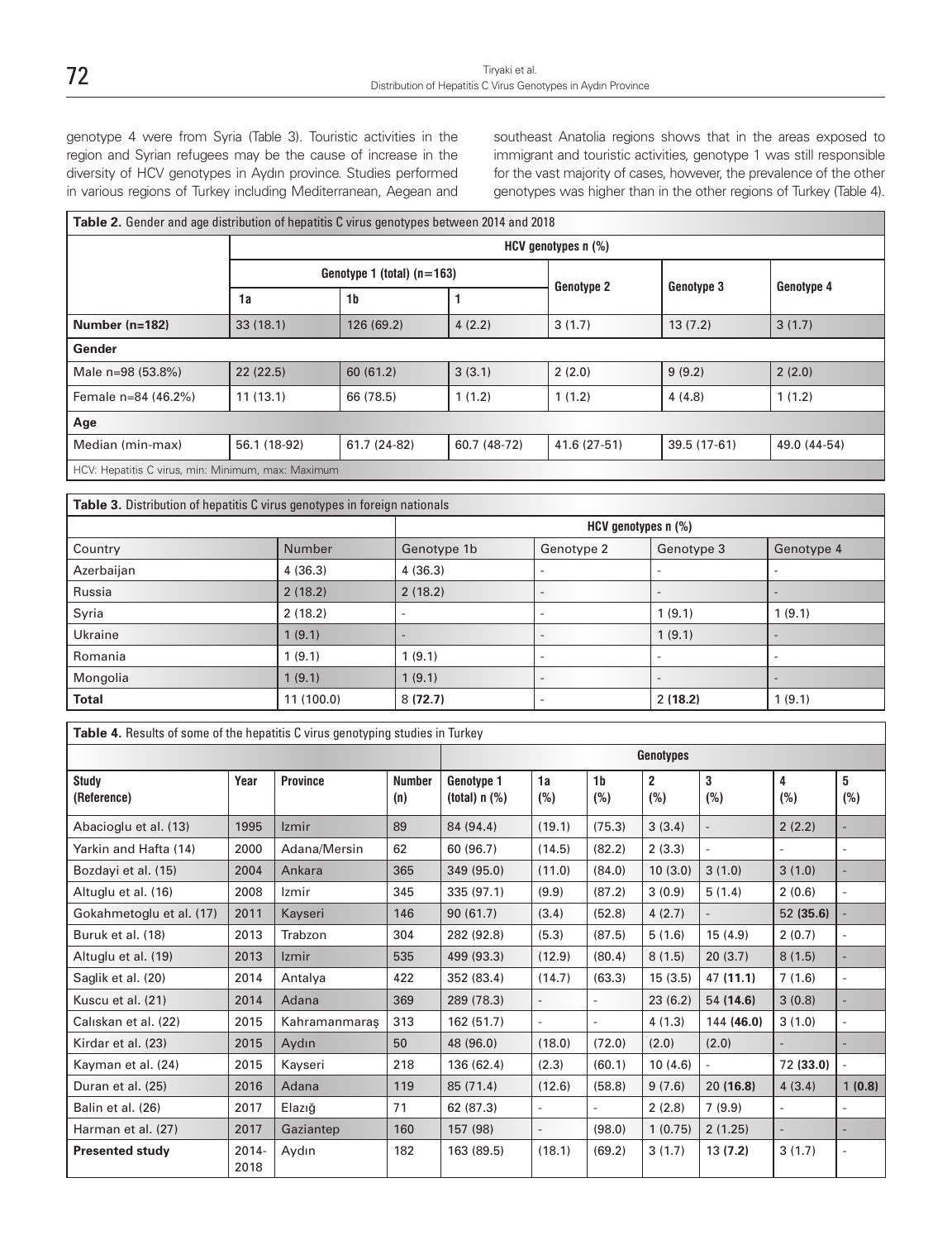There are regional differences in the distribution of HCV genotypes in our country. The prevalence of HCV genotype 4 has been reported to be 35% in Kayseri (17,24) while there has been an obvious increase in infections caused by genotype 3 in the cities of southern parts of Turkey, such as Adana and Kahramanmaraş. In this patient population, intravenous drug abuse is relatively frequent (21,22,25). Genotype 5 infections are being reported in Syrian refugees (25).

Even though the frequency of genotype 1, which is associated with poor prognosis, is frequent in Turkey (85-90%), recent studies indicated a decrease in genotype 1 with an increase in other genotypes and regional increase in some genotypes.

#### **Study Limitations**

We conducted a retrospective study of the records. For these reason, there are some limitations. Some data, including possible transmission routes and risk factors, have not been obtained. Our data supports the dominance of genotype 1b infections in the area. However, there is an increase in the rate of infections caused by other genotypes.

#### **Conclusion**

As a result, data have to be updated periodically not only for epidemiological purposes but also and more importantly for prognosis and treatment.

#### **Ethics**

**Ethics Committee Approval: Retrospective study. Informed Consent: Retrospective study. Peer-review:** Externally and internally peer-reviewed.

#### **Authorship Contributions**

Surgical and Medical Practices: O.O.Ö., Concept: Y.T., Design: A.Ç.D. Data Collection or Processing: O.O.Ö., Analysis or Interpretation: A.Ç.D., Literature Search: Y.T., Writing: Y.T.

**Conflict of Interest:** No conflict of interest was declared by the authors.

**Financial Disclosure:** The authors declared that this study received no financial support.

#### **References**

- 1. Simmonds P, Becher P, Bukh J, Gould EA, Meyers G, Monath T, Muerhoff S, Pletnev A, Rico-Hesse R, Smith DB, Stapleton JT; Ictv Report Consortium. ICTV Virus Taxonomy Profile: Flaviviridae. J Gen Virol. 2017;98:2-3.
- 2. Gower E, Estes C, Blach S, Razavi-Shearer K, Razavi H. Global epidemiology and genotype distribution of the hepatitis C virus infection. J Hepatol. 2014;61:45-57.
- 3. Chan DP, Lee KC, Lee SS, Tan TY. Community-based molecular epidemiology study of hepatitis C virus infection in injection drug users. Hong Kong Med J. 2017;23:27-30.
- 4. Gupta E, Bajpai M, Choudhary A. Hepatitis C virus: Screening, diagnosis, and interpretation of laboratory assays. Asian J Transfus Sci. 2014;8:19-25.
- 5. Ishii S, Koziel MJ. Immune responses during acute and chronic infection with hepatitis C virus. Clin Immunol. 2008;128:133-147.
- 6. Aygen B, Demirtürk N, Türker N, Asan A, Eraksoy H, Gürbüz Y, Inan D, Keten D, Koçulu S, Öncü S, Özkaya D, Saltoglu N, Sayan M,

Süer K, Şener A, Tekin S, Tuna N, Yazıcı S. Management of chronic hepatitis C virus infection: A consensus report of the study group for viral hepatitis of the Turkish society of clinical microbiology and infectious diseases-2017 Update. Klimik Derg. 2017;30:2-36.

- 7. Hepatitis C. World Healt Organization. http://www.who.int/newsroom/fact-sheets/detail/hepatitis-c
- 8. Tozun N, Ozdogan O, Cakaloglu Y, Idilman R, Karasu Z, Akarca U, Kaymakoglu S, Ergonul O. Seroprevalence of hepatitis B and C virus infections and risk factors in Turkey: a field-work TURHEP study. Clin Microbiol Infect. 2015;21:1020-1026.
- 9. Murphy DG, Sablon E, Chamberland J, Fournier E, Dandavino R, Tremblay CL. Hepatitis C virus genotype 7, a new genotype originating from central Africa J Clin Microbiol. 2015;53:967-72.
- 10. Smith DB, Bukh J, Kuiken C, Muerhoff AS, Rice CM, Stapleton JT, Simmonds P. Expanded classification of hepatitis C virus into 7 genotypes and 67 subtypes: updated criteria and genotype assignment web resource. Hepatology. 2014;59:318-327.
- 11. Messina JP, Humphreys I, Flaxman A, Brown A, Cooke GS, Pybus OG, Barnes E. Global distributionand prevalence of hepatitis C virus genotypes. Hepatology. 2015;61:77-87.
- 12. Ergunay K, Abacioglu H. Clinical impact of hepatitis C virus genomic variations. Mikrobiyol Bul. 2015;49:625-635.
- 13. Abacioglu YH, Davidson F, Tuncer S, Yap PL, Ustacelebi S, Yulug N, Simmonds P. The distribution of hepatitis C virus genotypes in Turkish patients. J Viral Hepat. 1995;2:297-301.
- 14. Yarkin F, Hafta A. The distribution of hepatitis C virus (HCV) genotypes in patients with chronic hepatitis C infection. Viral Hepat J. 2000;6:164-168.
- 15. Bozdayi AM, Aslan N, Bozdayi G, Türkyilmaz AR, Sengezer T, Wend U, Erkan O, Aydemir F, Zakirhodjaev S, Orucov S, Bozkaya H, Gerlich W, Karayalçin S, Yurdaydin C, Uzunalimoglu O. Molecular epidemiology of hepatitis B, C and D viruses in Turkish patients. Arch Virol. 2004;149:2115-2129.
- 16. Altuglu I, Soyler I, Ozacar T, Erensoy S. Distribution of hepatitis C virus genotypes in patients with chronic hepatitis C infection in Western Turkey. Int J Infect Dis. 2008;12:239-244.
- 17. Gokahmetoglu S, Atalay MA, Kılınc A. Determination of the hepatitis C virus genotypes with 'pyrosequencing' method. Erciyes Med J. 2011;33:99-102.
- 18. Buruk CK, Bayramoglu G, Reis A, Kaklikkaya N, Tosun İ, Aydin F. Determination of hepatitis C virus genotypes among hepatitis c patients in eastern black sea region, Turkey Mikrobiyol Bul 2013;47:650-657.
- 19. Altuglu I, Sertoz R, Aksoy A, Gursel D, Tuzuner U, Gunsar F. Possible transmission risks and genotype distribution of hepatitis C virus infection in Western Turkey Turk J Gastroenterol. 2013;24:349-355.
- 20. Saglik I, Mutlu D, Ongut G, Inan D, Ogunc D, Sarinoglu RC, Baysan BO, Gultekin M, Colak D. Distribution of hepatitis C virus genotypes among patients with chronic hepatitis C infection in Akdeniz University Hospital, Antalya, Turkey: A five-year evaluation. Mikrobiyol Bul. 2014;48:429-437.
- 21. Kuscu F, Komur S, Inal AS, Ulu AC, Kurtaran B, Taşova Y, Unlu B, Mıdıklı D, Tombul ZD, Yilmaz G, Suntur BM, Aksu HSZ. Changing epidemiology of chronic hepatitis C in Adana. Viral Hepatitis Journal. 2014;20:15-18.
- 22. Calıskan A, Kirisci O, Ozkaya E, Ozden S, Tumer S, Caglar S, Guler SA, Senol H. Distribution and predominance of genotype 3 in hepatitis C virus carriers in the province of Kahramanmaras. Turkey Hepat Mon. 2015;15:e25142.
- 23. Kirdar S, Yasa MH, Aydin N, Korkmazgil BG, Ozturk S, Omurlu IK. The distribution of hepatitis C virus genotypes in patients with chronic hepatitis C infection. Meandros Med Dent J. 2015;16:108-113.